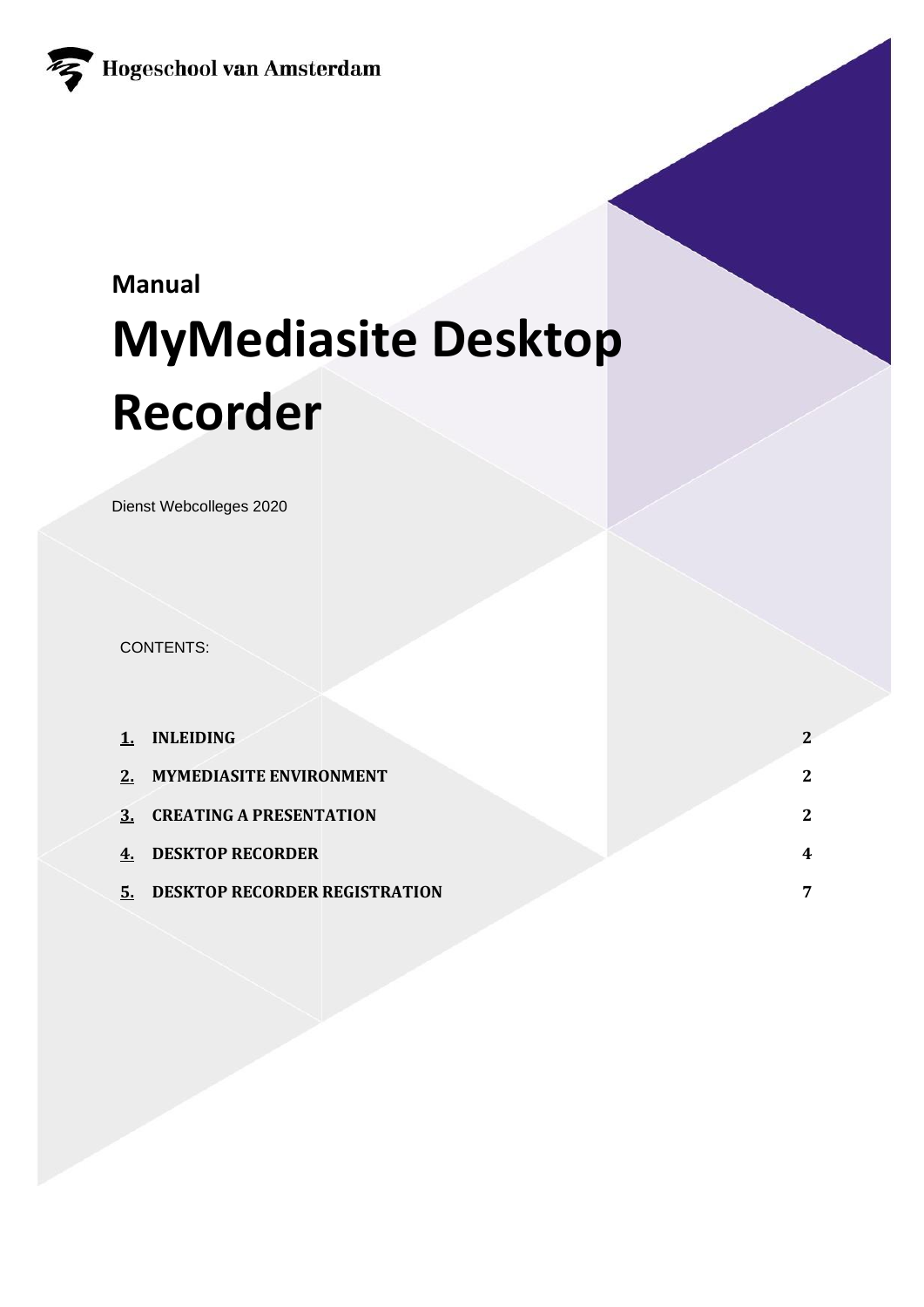

# **1. INTRODUCTION**

MyMediasite is the video platform that AUAS lecturers can use to edit, share and download self-recorded videos. The Desktop Recorder application is a software package for making your own knowledge clip recordings. The videos are stored on and published using the same servers as AUAS Web Lectures. If you do not yet have the Sonic Foundry Desktop Recorder application installed on your AUAS laptop, you can do so via the Software Centre.

# **2. MYMEDIASITE ENVIRONMENT**

- Open your browser (preferably Firefox or Chrome).
- Go to hva.nl/mijnvideo.
- Log in with your **AUAS ID.**

# **3. CREATING A PRESENTATION**

Click on the orange '**+ Add Presentation**' button at the top right in the menu bar.

| $\blacktriangle$<br>A Moderation<br>A Home          |                                | Add Presentation                                      |
|-----------------------------------------------------|--------------------------------|-------------------------------------------------------|
| AG<br><b>Abdullah Geels</b>                         | My Presentations               | Sort By<br>Source<br>Quizzes                          |
| My Presentations                                    | Page 1 $\div$ ><br>K           | Any $\div$<br>Most Recent $\div$ Any Source<br>$\div$ |
| My Drafts<br>α<br>∕<br>My Video Assignments         | test<br>Owner: Abdullah Geels  | 4 Aug 28, 2020 11:33 AM                               |
| Channels<br>no favorite channels                    |                                |                                                       |
| <b>Shared Folders</b><br>no favorite shared folders | $B$ a<br><b>®0 ⊙59s</b>        |                                                       |
|                                                     | test2<br>Owner: Abdullah Geels | 4 Aug 27, 2020 12:16 PM                               |

Then click on '**Capture Video**'**.**

| $\cdot$ mealasite<br>$\blacktriangle$<br>1 Moderation<br><del>n</del> Home                                             |                                         | Add Presentation<br>$\alpha$<br>٠             |
|------------------------------------------------------------------------------------------------------------------------|-----------------------------------------|-----------------------------------------------|
| <b>Add Presentation</b>                                                                                                |                                         |                                               |
| $\blacksquare$<br><b>Capture Video</b><br><b>Capture Video</b><br>Capturing video requires an app.<br>More Information | <b>Upload New Video</b><br>Browse Files | H<br><b>Link External Video</b><br>Link Video |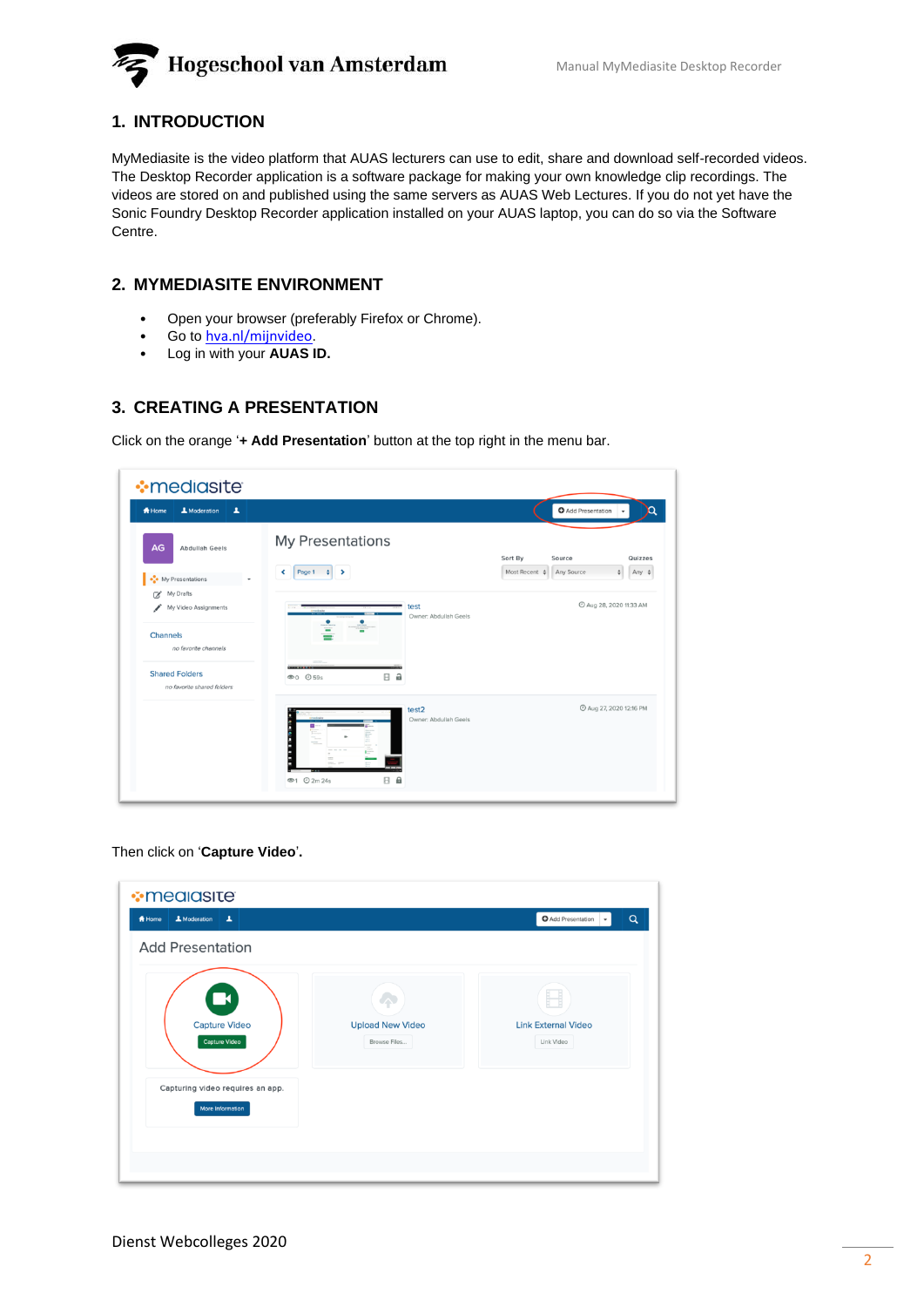

Enter the name of your presentation and perhaps also a description (you can also edit this later, after making the recording). Click on '**Create and Launch**'

| <b>A</b> mediasite               | <b>New Presentation Details</b>          | $\boldsymbol{\mathsf{x}}$                     |          |
|----------------------------------|------------------------------------------|-----------------------------------------------|----------|
| & Moderation<br># Home<br>丄      | Presentation Name<br>Name:               | Add Presentation                              | $\Omega$ |
| <b>Add Presentation</b>          | Description:<br>Presentation Description |                                               |          |
|                                  | My Drafts<br>Destination:                |                                               |          |
| <b>Ex</b>                        | 0                                        | Change<br>⊟                                   |          |
| <b>Capture Video</b>             |                                          | <b>nk External Video</b><br>Create and Launch |          |
| Capture Video                    |                                          | Link Video                                    |          |
| Capturing video requires an app. |                                          |                                               |          |
| More Information                 |                                          |                                               |          |

The website will now launch the **Desktop Recorder** application on the computer. Depending on the browser being used, a warning window may appear because the browser is attempting to launch a local application; give permission for this.

|                                                                                                                | Close |
|----------------------------------------------------------------------------------------------------------------|-------|
| <b>Contract Contract Contract</b><br>Do you want to allow this page to open "Mediasite Desktop<br>Recorder 2"? |       |
| Cancel<br><b>Allow</b>                                                                                         |       |
|                                                                                                                |       |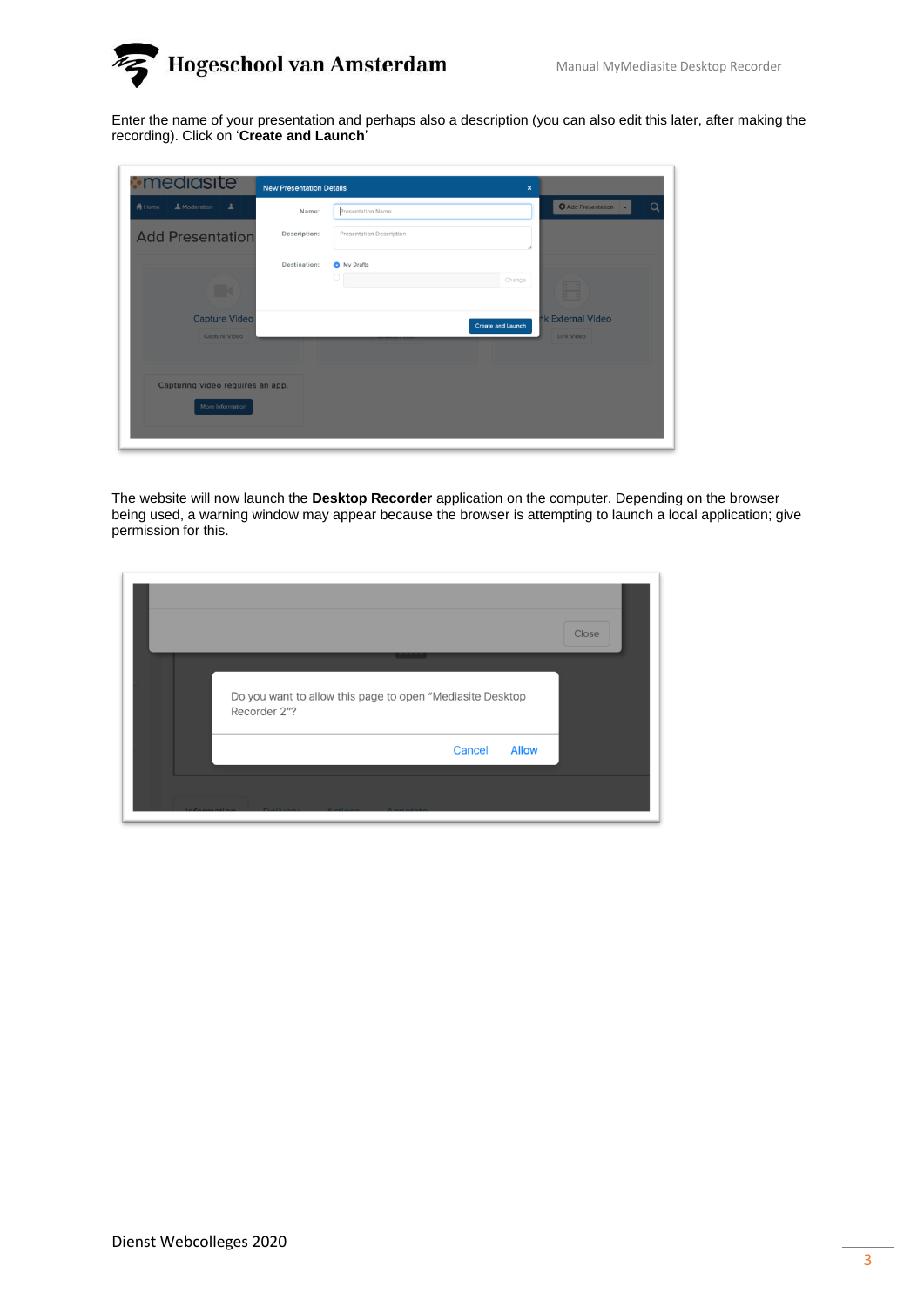

### **4. DESKTOP RECORDER**

The Desktop Recorder application will now be open. Go to '**Record Now**' to create a new recording. In your initial attempt, the connection between the application and your account may not function properly immediately. In that case, you will receive a warning to return to the browser to register the user. **See point 5 for further explanation.**



The following step will give you the choice between four different recording options.



#### **Slideshow + Video**

Suitable for recording PowerPoint presentations with camera images.

#### **Slideshow + Audio**

PowerPoint presentations without video.

#### **Screencast + Video**

A screencast will make a video recording of your computer screen. This type of recording is suitable for purposes such as explaining software and any explanations involving further instructions, animations or moving images. Using this option means you will be recording a video of everything you see on your computer screen + yourself.

#### **Screencast + Audio**

Screencast without video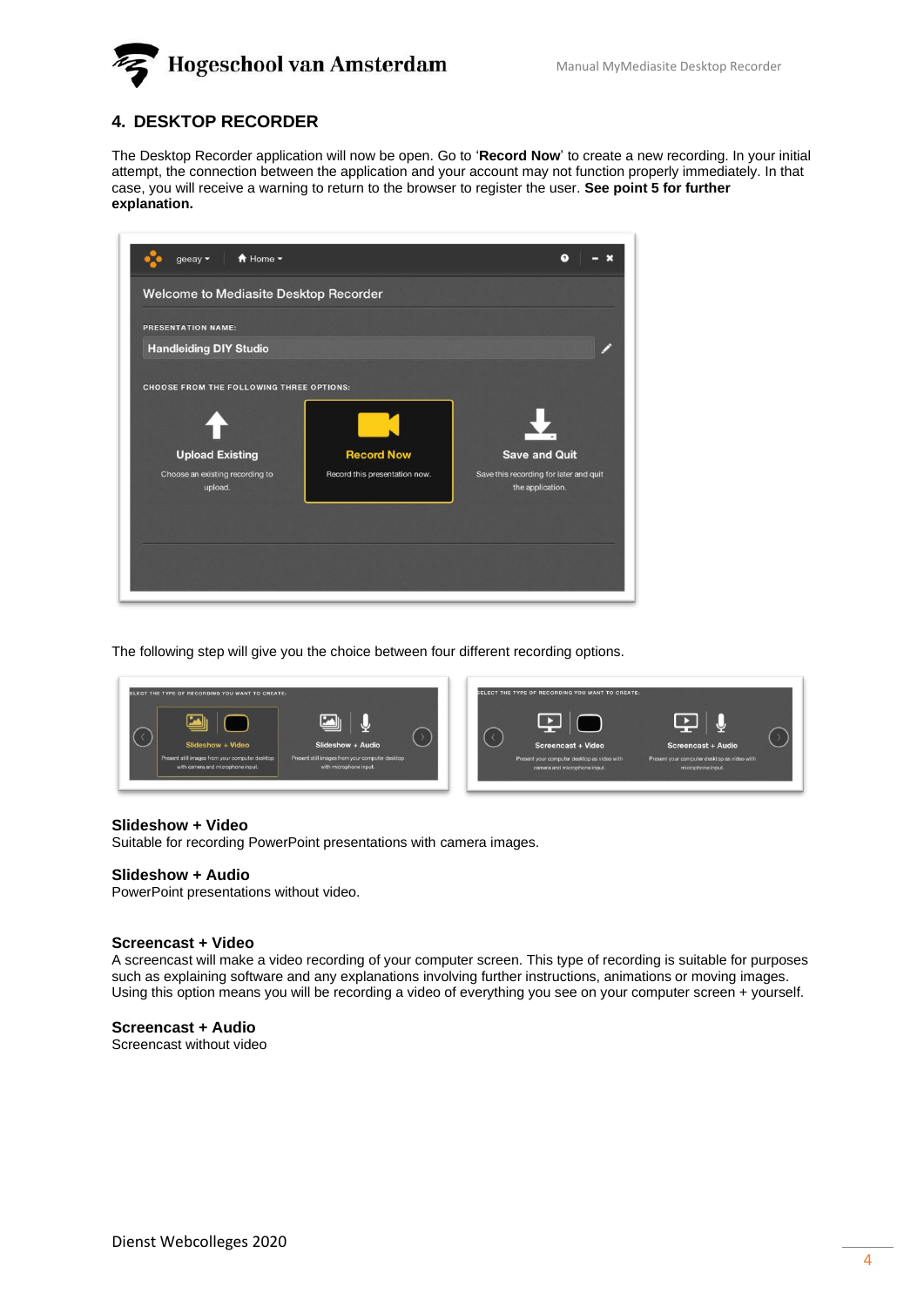

In the next screen, you can check your camera resolution, camera input and microphone input

- If you have decided to use a recording option with video, check whether you are being suitably framed and adjust the camera position if necessary.
- Conduct an audio check by seating yourself directly behind the microphone and speaking as you normally would during a presentation. Make sure that the audio meter is barely in the yellow zone.

| Record -<br>geeay $\blacktriangledown$               | $\bullet$                                                                               |
|------------------------------------------------------|-----------------------------------------------------------------------------------------|
| Set Up<br>Hardware<br>Select<br>Type<br>$\mathbf{2}$ | Capture<br>3<br><b>Summary</b><br>Area                                                  |
| <b>PRESENTATION NAME:</b>                            |                                                                                         |
| <b>Handleiding DIY Studio</b>                        |                                                                                         |
| PREVIEW AND SETTINGS FOR SCREENCAST:                 | <b>CAMERA SIZE:</b><br>Large (1280 x 720)<br><b>CAMERA INPUT:</b><br>FaceTime HD Camera |
|                                                      | <b>MICROPHONE INPUT:</b>                                                                |
|                                                      | 椭<br><b>Built-in Microphone</b>                                                         |
| « Back                                               | Next >                                                                                  |

Select which part of the screen you want to record. In most cases, the best option is to select the entire 'Desktop'. Click on the green 'tick' icon to confirm your selection.



This is the last screen before beginning your recording. Ensure that '**Show recording control panel**' is **not** ticked; otherwise the monitor window will remain visible in your recording.

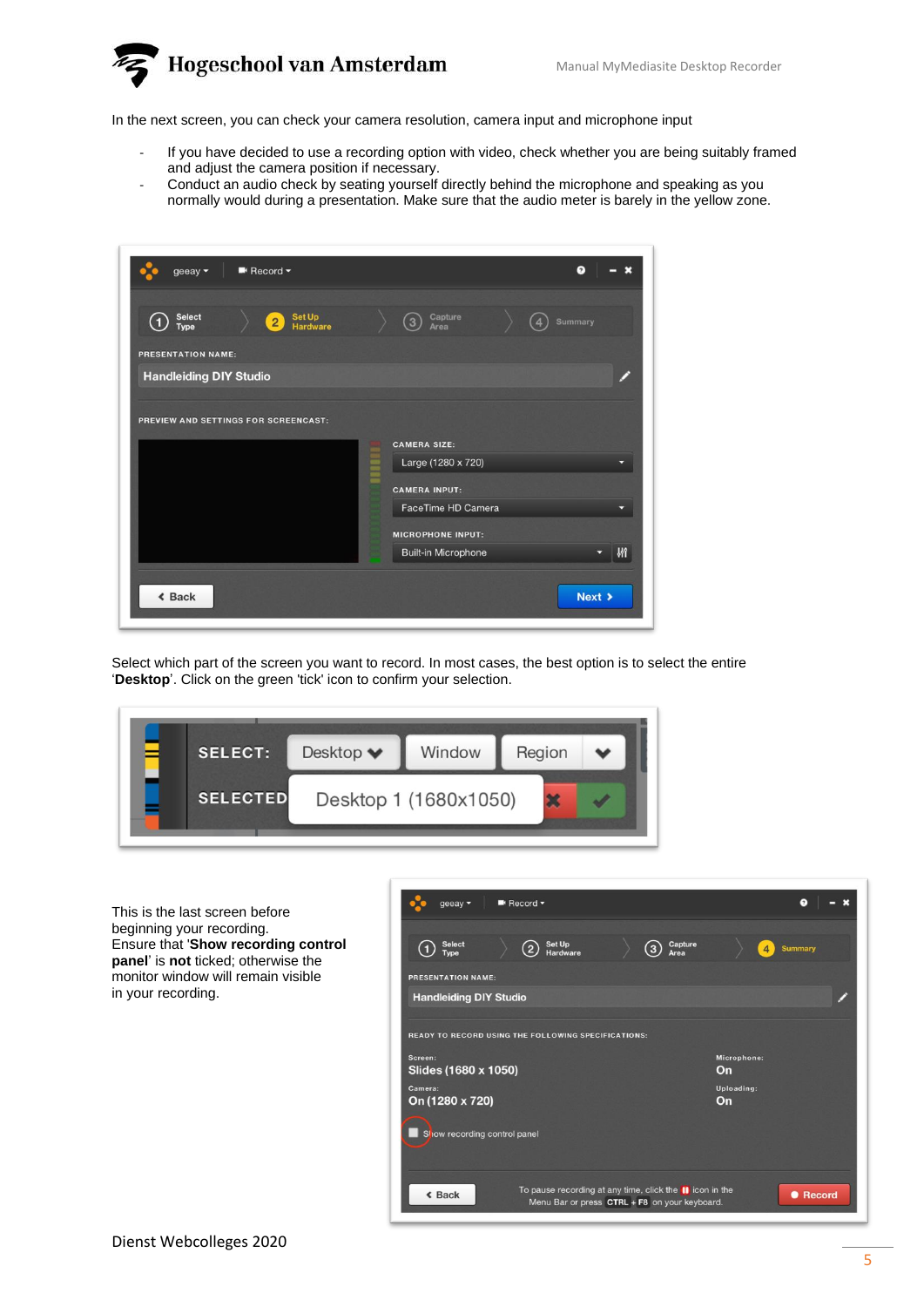

Once you click on '**Record**', the countdown will begin. You can now set your presentation or PowerPoint presentation in Slide Show mode or select the window you want to record.

| Record *<br>geeay $\star$ |                                                                 | $\Omega$ |
|---------------------------|-----------------------------------------------------------------|----------|
|                           | Recording will begin in                                         |          |
|                           | <b>Stop</b>                                                     |          |
|                           | To pause recording at any time, click the <b>II</b> icon in the |          |
|                           | Menu Bar or press CTRL + F8 on your keyboard.                   |          |

To pause or end your recording, you can click on the '**II**' pause icon in your taskbar or press '**Ctrl + F8**'**.**



Once you click on '**Finish Recording**', your presentation will be uploaded to your personal MyMediasite environment.